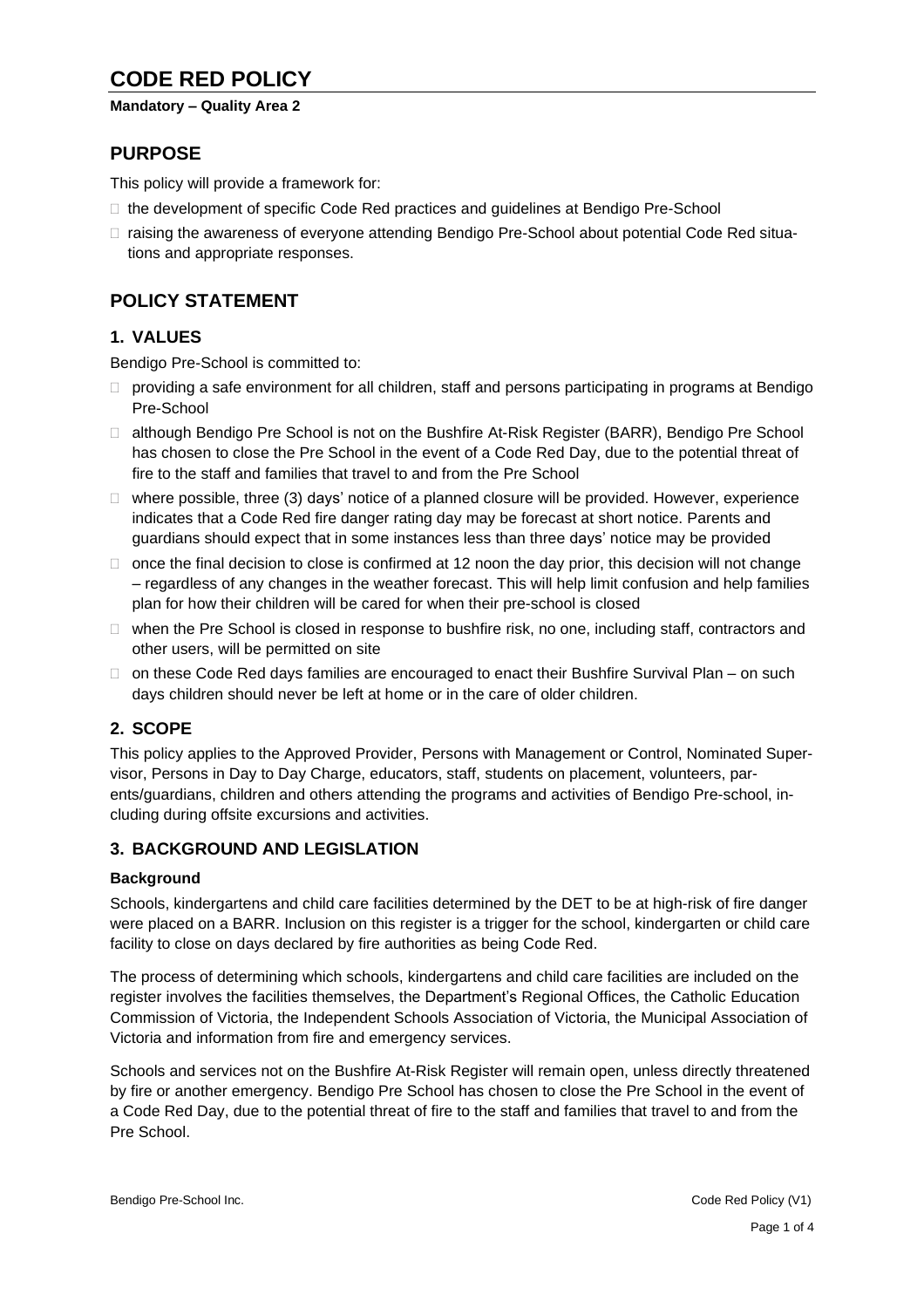Where possible, three (3) days' notice of a planned closure will be provided. However, experience indicates that a Code Red fire danger rating day may be forecast at short notice. Parents and guardians should expect that in some instances less than three days' notice may be provided.

Once the final decision to close is confirmed at 12 noon the day prior, this decision will not change – regardless of any changes in the weather forecast. This will help limit confusion and help families plan for how their children will be cared for when their pre-school is closed.

Early childhood services have a duty of care to all attending the facility including the children, staff, volunteers, students, visitors, and contractors. It is also a requirement under the *Occupational Health and Safety Act 2004* that employers provide a healthy and safe environment for all persons who access the service's facilities and/or programs.

#### **Legislation and standards**

Relevant legislation and standards include but are not limited to:

- *Education and Care Services National Law Act 2010*
- *Education and Care Services National Regulations 2011* including Regulations 97, 98, 168(2)(e)
- *National Quality Standard*, including Quality Area 2: Children's Health and Safety
- *Occupational Health and Safety Act 2004*

#### **4. DEFINITIONS**

The terms defined in this section relate specifically to this policy. For commonly used terms e.g. Approved Provider, Nominated Supervisor, Regulatory Authority etc. refer to the *General Definitions* section of this manual.

**Code Red:** These are the worst conditions for a bush or grass fire. Homes are not designed or constructed to withstand fires in these conditions.

**Country Fire Authority (CFA):** CFA respond to a variety of fire and emergency incidents. They are also involved in a range of other activities including:

- $\Box$  fire safety building inspections
- $\Box$  delivering community awareness, education and safety programs
- $\Box$  post-incident analysis and fire investigation
- $\Box$  fire prevention planning and land use planning at a municipal level.

**Duty of care:** A common law concept that refers to the responsibilities of organisations to provide people with an adequate level of protection against harm and all reasonable foreseeable risk of injury.

**Emergency:** Includes any situation or event that poses an imminent or severe risk to the persons at the education and care service premises e.g. flood, fire or a situation that requires the service premises to be locked down (National Regulations, page 5).

**Extreme:** Expect extremely hot, dry and windy conditions. If a fire starts and takes hold, it will be uncontrollable, unpredictable and fast moving. Spot fires will start, move quickly and come from many directions. Homes that are situated and constructed or modified to withstand a bushfire, that are well prepared and actively defended, may provide safety. You must be physically and mentally prepared to defend in these conditions.

**Planned closure:** services identified as being at high fire risk and on the DET's Bushfire at-Risk Register will close on days determined to have a fire danger rating of Code Red by the Emergency Management Commissioner. Where possible, four to seven days' notice of a planned closure will be provided. Services not on the Department's Bushfire at-Risk Register will remain open, unless directly threatened by fire or another emergency.

**Severe:** Expect hot, dry and possibly windy conditions. If a fire starts and takes hold, it may be uncontrollable. Well prepared homes that are actively defended can provide safety.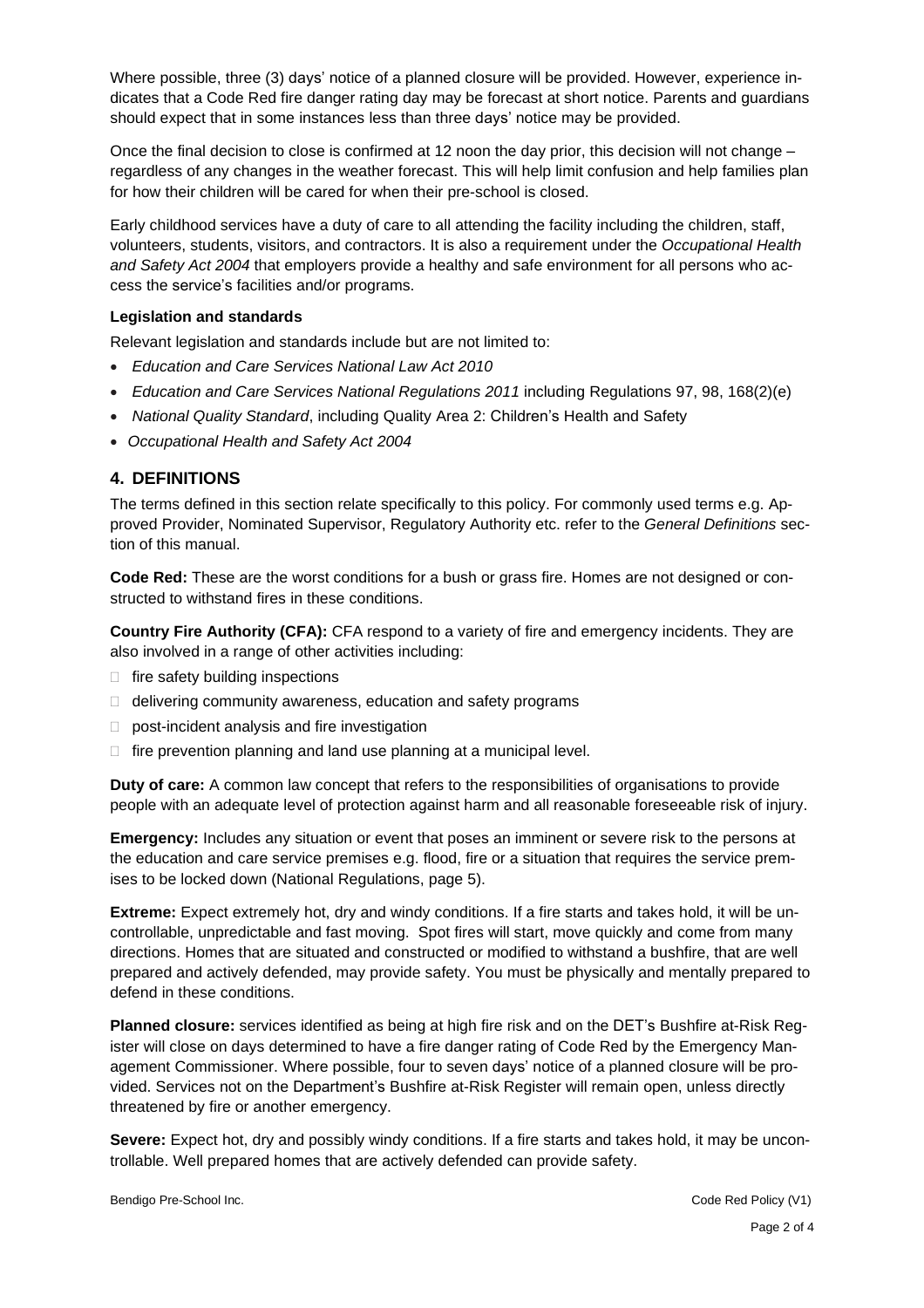### **5. SOURCES AND RELATED POLICIES**

#### **Sources**

- Country Fire Authority: [www.cfa.vic.gov.au](http://www.cfa.vic.gov.au/)
- State Emergency Service: [www.ses.vic.gov.au](http://www.ses.vic.gov.au/)

#### **Service policies**

- *Delivery and Collection of Children Policy*
- *Emergency and Evacuation Policy*
- *Occupational Health and Safety Policy*
- *Staffing Policy*
- *Supervision of Children Policy*

# **6. PROCEDURES**

#### **The Approved Provider and Persons with Management or Control are responsible for:**

- developing instructions for what must be done in the event of a Code Red Day
- ensuring all emergency equipment is maintained on a regular basis in accordance with requirements specified by regulations, such as the Australian Standards Building Code e.g. fire extinguishers, smoke detectors, evacuation kits, sprinkler systems and alarm or duress systems
- conducting checks of documentation and practices to ensure all requirements of this policy are being complied with
- engaging with the Country Fire Authority regarding fire safety awareness and training for the service, including demonstrations of fire equipment, basic fire safety, smoke alarm, fire blankets and escape plans
- ensuring that emergency contact details are provided on each child's enrolment form and that these are kept up to date
- ensuring all staff, parents/guardians, children, volunteers and students on placement understand the procedures to follow in the event of Code Red Day
- ensuring there are induction procedures in place to inform new staff, including casual or relief staff, of the Code Red Day policy and procedures
- staff not on pre-arranged leave will be paid for each day they are unable to work as contracted because their pre-school site is closed for a Code Red Day.
- staff will not be expected to apply for the leave as it will be assumed that all staff not on pre-arranged leave would be on Code Red Leave.
- notifying the Department of Education and Training by completing a notification on the National Quality IT System (NQAITS) within 24 hours of the closure of the Pre-School
- notifying the Early Childhood Division (funding team) on email address: earlychildhood.improvement.LC@education.vic.gov.au

#### **The Nominated Supervisor and Persons in Day to Day Charge are responsible for:**

- testing alarms and communication systems regularly, such as on a monthly basis
- supporting the Approved Provider in the communication of closure with families and staff

#### **All other educators are responsible for:**

- implementing the procedures and responsibilities in this policy
- providing support to children before, during and after Code Red Day
- providing feedback regarding the effectiveness of Code Red Day procedures to inform policy and procedures
- communicating with parents about Code Red Day procedures
- raising children's awareness about potential emergency situations and appropriate responses.

Bendigo Pre-School Inc. **Code Red Policy (V1)** Bendigo Pre-School Inc.